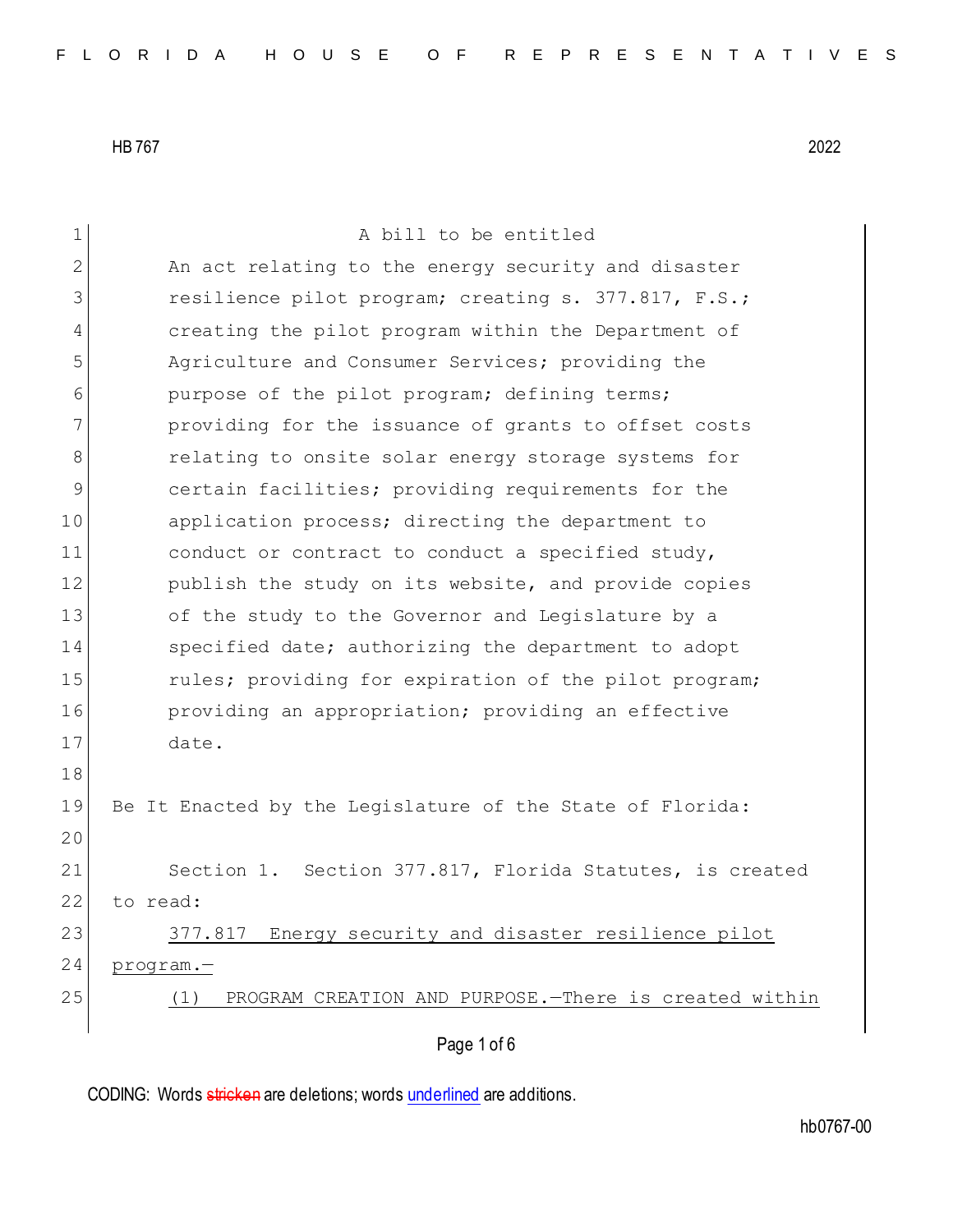| 26 | the Department of Agriculture and Consumer Services an energy    |
|----|------------------------------------------------------------------|
| 27 | security and disaster resilience pilot program. The purpose of   |
| 28 | the pilot program is to:                                         |
| 29 | Encourage the implementation of and demonstrate the<br>(a)       |
| 30 | effectiveness of distributed energy generation and energy        |
| 31 | storage technologies to provide for the energy needs of critical |
| 32 | disaster resilience facilities during a natural disaster or a    |
| 33 | declared state of emergency; and                                 |
| 34 | (b) Study and assess the effectiveness of grants for             |
| 35 | distributed energy generation and energy storage technologies to |
| 36 | improve the security of the state's energy resources and enhance |
| 37 | preparedness and resilience statewide for a natural disaster or  |
| 38 | a declared state of emergency.                                   |
| 39 | (2) DEFINITIONS. - As used in this section, the term:            |
| 40 | (a) "Critical disaster resilience facility" means:               |
| 41 | Emergency operations centers or other buildings owned<br>1.      |
| 42 | by a state, county, or municipal government agency and           |
| 43 | designated by appropriate authorities as places of community     |
| 44 | refuge which may be made available to provide temporary shelter  |
| 45 | and housing to citizens during a natural disaster or a declared  |
| 46 | state of emergency;                                              |
| 47 | 2. Hospitals, assisted living facilities, and other public       |
| 48 | health facilities that are necessary to provide health services  |
| 49 | following a natural disaster or a declared state of emergency;   |
| 50 | Airports, ports, and other transportation facilities<br>3.       |
|    | Page 2 of 6                                                      |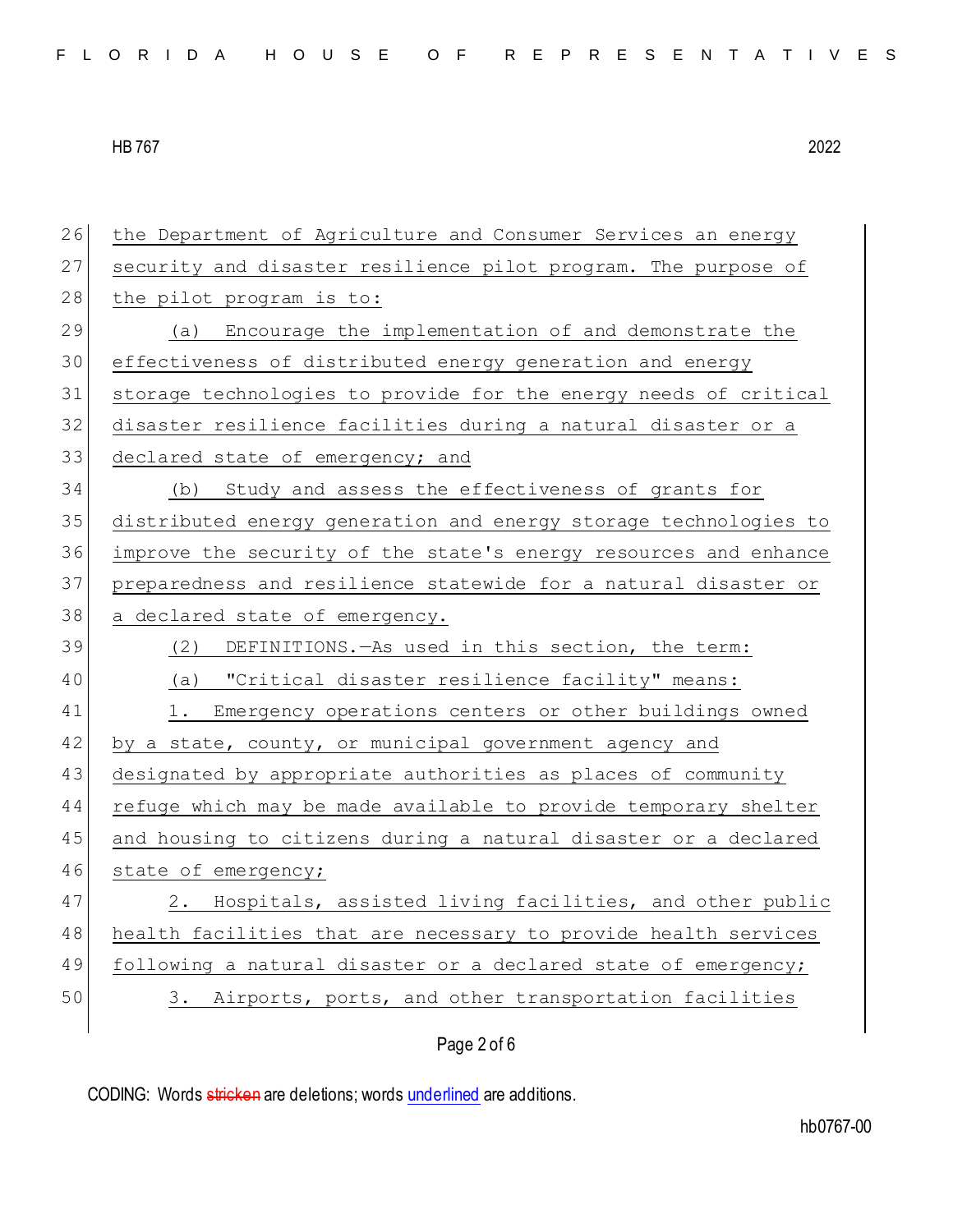| public safety, fire and rescue, and other first responders in    |
|------------------------------------------------------------------|
| response to a natural disaster or a declared state of emergency; |
|                                                                  |
| facilities, and drinking water systems that are necessary for    |
| public health and safety in response to a natural disaster or a  |
|                                                                  |
|                                                                  |
|                                                                  |
|                                                                  |
| (b) "Department" means the Department of Agriculture and         |
|                                                                  |
|                                                                  |
|                                                                  |
|                                                                  |
|                                                                  |
| photovoltaic generation device or system that is paired with an  |
|                                                                  |
| Is located on a critical disaster resilience facility's          |
|                                                                  |
| facility's onsite electrical load or to provide backup energy in |
|                                                                  |
| governmental agencies providing services related to disaster     |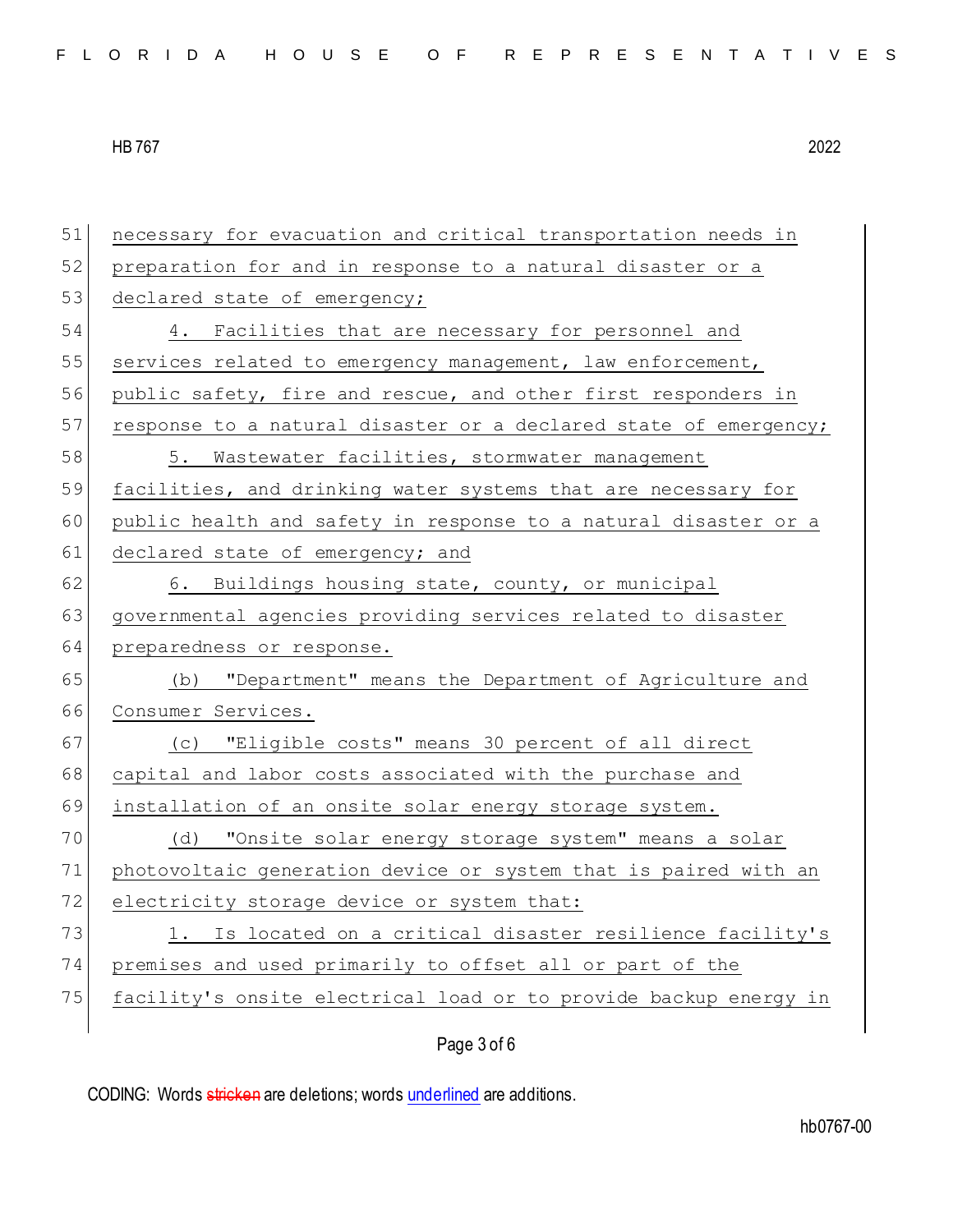| 76  | the event of a utility electrical outage;                        |
|-----|------------------------------------------------------------------|
| 77  | 2. Is capable of being isolated from the electric grid and       |
| 78  | operating independently during a utility electrical outage; and  |
| 79  | Has sufficient battery storage capacity to supply at<br>3.       |
| 80  | least 24 hours of backup power to meet the critical disaster     |
| 81  | resilience facility's onsite electrical load or at least 5 hours |
| 82  | of the facility's average daily usage of electricity.            |
| 83  | (3) GRANTS.-The department shall establish a program to          |
| 84  | issue grants to offset costs for the purchase or lease and       |
| 85  | installation of onsite solar energy storage systems to serve     |
| 86  | critical disaster resilience facilities.                         |
| 87  | (4) APPLICATION PROCESS.-                                        |
| 88  | An applicant seeking a grant, including an owner or<br>(a)       |
| 89  | installer of the onsite solar energy storage system applying on  |
| 90  | behalf of a critical disaster resilience facility, must submit   |
| 91  | an application to the department by a specified date as          |
| 92  | determined by the department. The application must include a     |
| 93  | complete description of all eligible costs, proof of purchase or |
| 94  | lease of the onsite solar energy storage system for which the    |
| 95  | applicant is seeking a grant, and any other information deemed   |
| 96  | necessary by the department.                                     |
| 97  | (b) The department shall determine the grant eligibility         |
| 98  | of each applicant pursuant to this section and department rule.  |
| 99  | To the extent that funds are available, the department shall     |
| 100 | issue grants to eligible applicants on a competitive basis,      |
|     |                                                                  |

# Page 4 of 6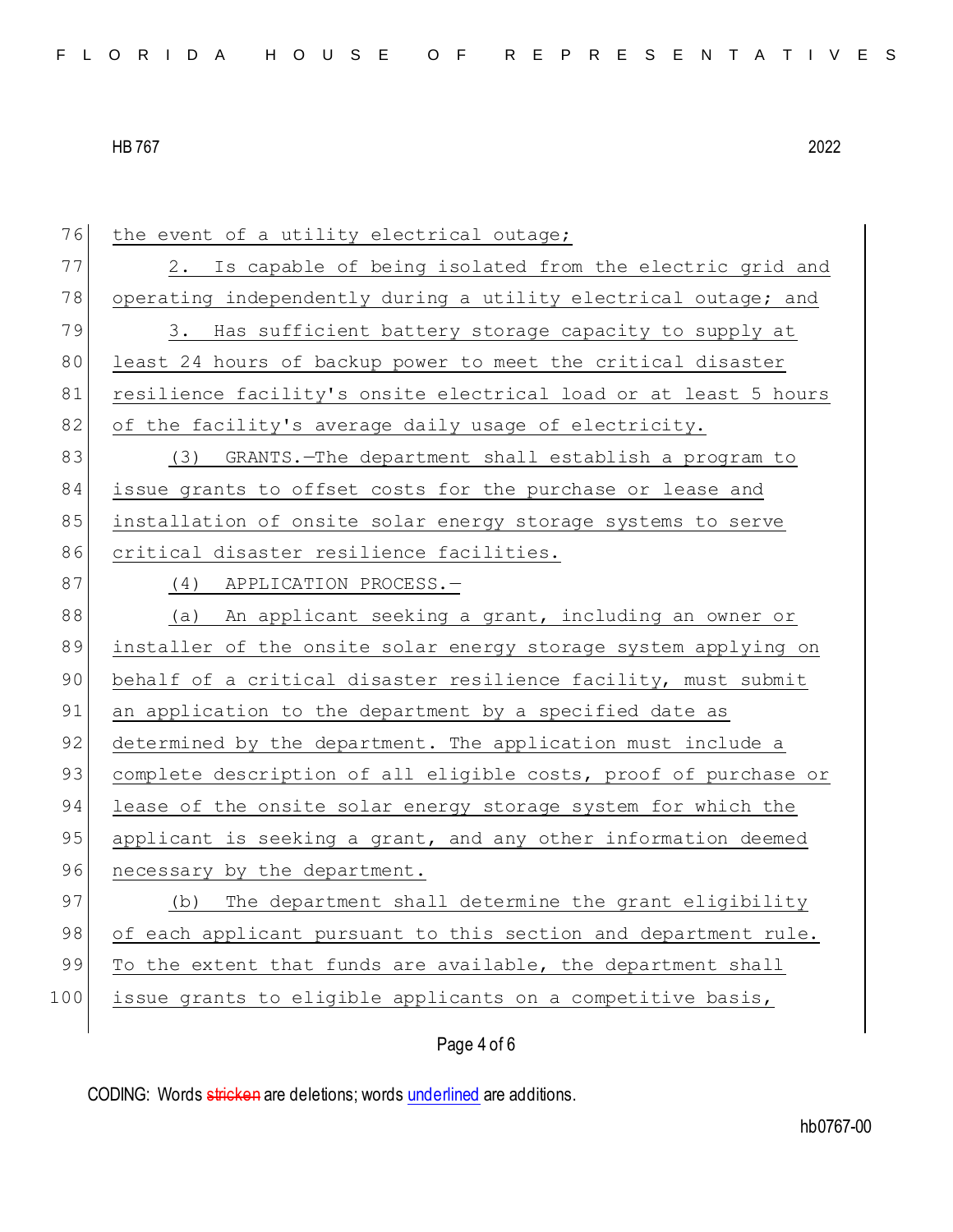| 101 | based on selection criteria developed by the department. The    |
|-----|-----------------------------------------------------------------|
| 102 | total amount of grants issued to eligible applicants may not    |
| 103 | exceed the amount appropriated for the pilot program.           |
| 104 | (5)<br>ENERGY STORAGE AND RENEWABLE ENERGY RESOURCES STUDY. -   |
| 105 | The department shall conduct or contract with a third<br>(a)    |
| 106 | party to conduct a study on the effectiveness of using solar    |
| 107 | energy storage technologies and other renewable energy          |
| 108 | generation and storage technologies.                            |
| 109 | The study must include an assessment of the<br>(b)              |
| 110 | effectiveness of solar energy storage technologies under the    |
| 111 | pilot program. The assessment must be based on factors that may |
| 112 | include, but are not limited to, the public health and safety,  |
| 113 | disaster preparedness and resilience, capital investment, net   |
| 114 | customer savings, net utility savings or deferred investments,  |
| 115 | net job creation, and impact on utility service rates and       |
| 116 | service quality.                                                |
| 117 | The study must include all of the following:<br>(C)             |
| 118 | Identification of existing policies relating to the use<br>1.   |
| 119 | of solar energy storage technologies and other renewable energy |
| 120 | generation and storage technologies.                            |
| 121 | Recommendations for expanding the pilot program as a<br>2.      |
| 122 | statewide energy security and disaster resilience policy.       |
| 123 | Recommendations for statewide utility and state and<br>3.       |
| 124 | local planning and procurement policies that will provide net   |
| 125 | benefits from the use of solar energy storage technologies and  |
|     |                                                                 |

# Page 5 of 6